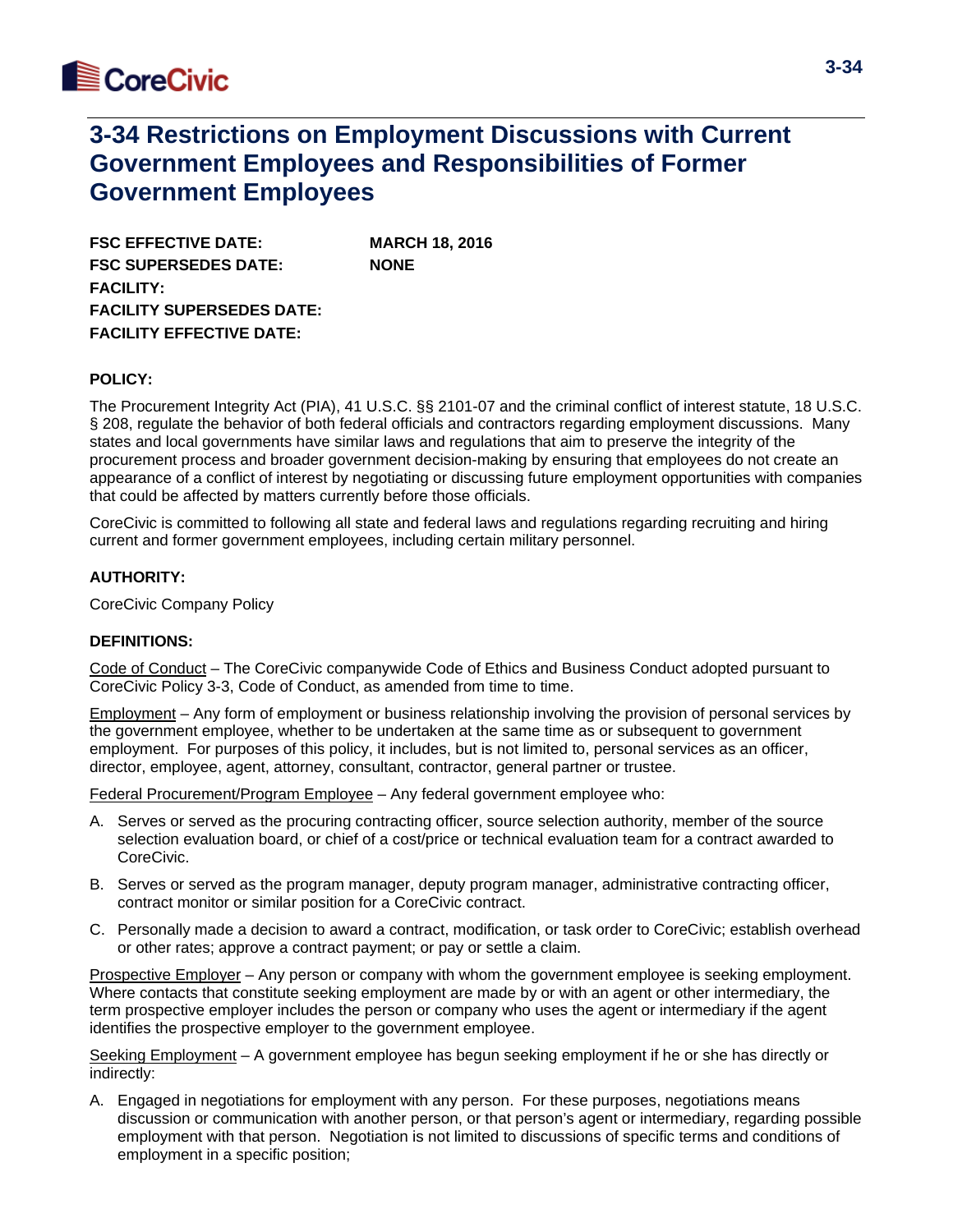- B. Made an unsolicited communication to any person, or that person's agent or intermediary, regarding possible employment with that person. However, the employee has not begun seeking employment if that communication was:
- 1. For the sole purpose of requesting a job application; or
- 2. For the purpose of submitting a resume or other employment proposal to a person affected by the performance or nonperformance of the government employee's duties only as part of an industry or other discrete class. The government employee will be considered to have begun seeking employment upon receipt of any response indicating an interest in employment discussions; or
- C. Made a response other than rejection to an unsolicited communication from any person, or that person's agent or intermediary, regarding possible employment with that person.

Senior Federal Employee – A military flag officer, member of the Senior Executive Service, holder of a position on the Executive Schedule, or political appointee.

# **PROCEDURES INDEX:**

- **A. EMPLOYMENT DISCUSSIONS WITH CURRENT GOVERNMENT EMPLOYEES**
- **B. FORMER GOVERNMENT EMPLOYEES**
- **C. REPORTING CONCERNS**
- **D. TRAINING AND COMMUNICATIONS**

# **PROCEDURES:**

# **A. EMPLOYMENT DISCUSSIONS WITH CURRENT GOVERNMENT EMPLOYEES**

- A1. Employment Discussions
- A1a. Before engaging in any employment discussions with a federal or state government employee, CoreCivic must establish that the employee has recused him/herself from being personally and substantially involved in any procurements for which CoreCivic is or could be an offeror. A government employee must disqualify him/herself from all matters that would have a financial impact on the employee, the employee's family or an entity with which the employee is negotiating employment or seeking employment.
- A1b. To ensure that a current government employee has taken recusal action or otherwise has taken the necessary steps to commence employment discussions with CoreCivic, the Human Resources Department will adopt procedures to identify any current government employee applicants. In addition, the government employee must provide written documentation that he/she has recused him/herself or has otherwise obtained approval to engage in employment discussions with CoreCivic from his/her agency.
- A1c. CoreCivic employees must first consult with the CoreCivic Corporate Ethics and Compliance Office before initiating employment discussions with a current or former Federal Procurement/Program Employee, Senior Federal Employee, or any other federal, state or local official with procurement, contract monitoring/oversight, or senior executive responsibilities.
- A2. Unsolicited Employment Discussions
- A2a. If you are approached by a current or former federal, state or local government employee regarding potential employment with CoreCivic, consult with the CoreCivic Corporate Ethics and Compliance Office before expressing any interest in a potential employment arrangement.
- A2b. To end the seeking employment period, the employee or prospective employer must reject the possibility of employment and all discussions of possible employment must have terminated.

### **B. FORMER GOVERNMENT EMPLOYEES**

B1. General

Former government employees who are hired by CoreCivic also may be subject to restrictions on the work they can perform on behalf of CoreCivic. The PIA and other laws may prohibit former government employees from appearing before their former agency or performing certain work with which they were involved while in government service.

B2. Ethics Opinion